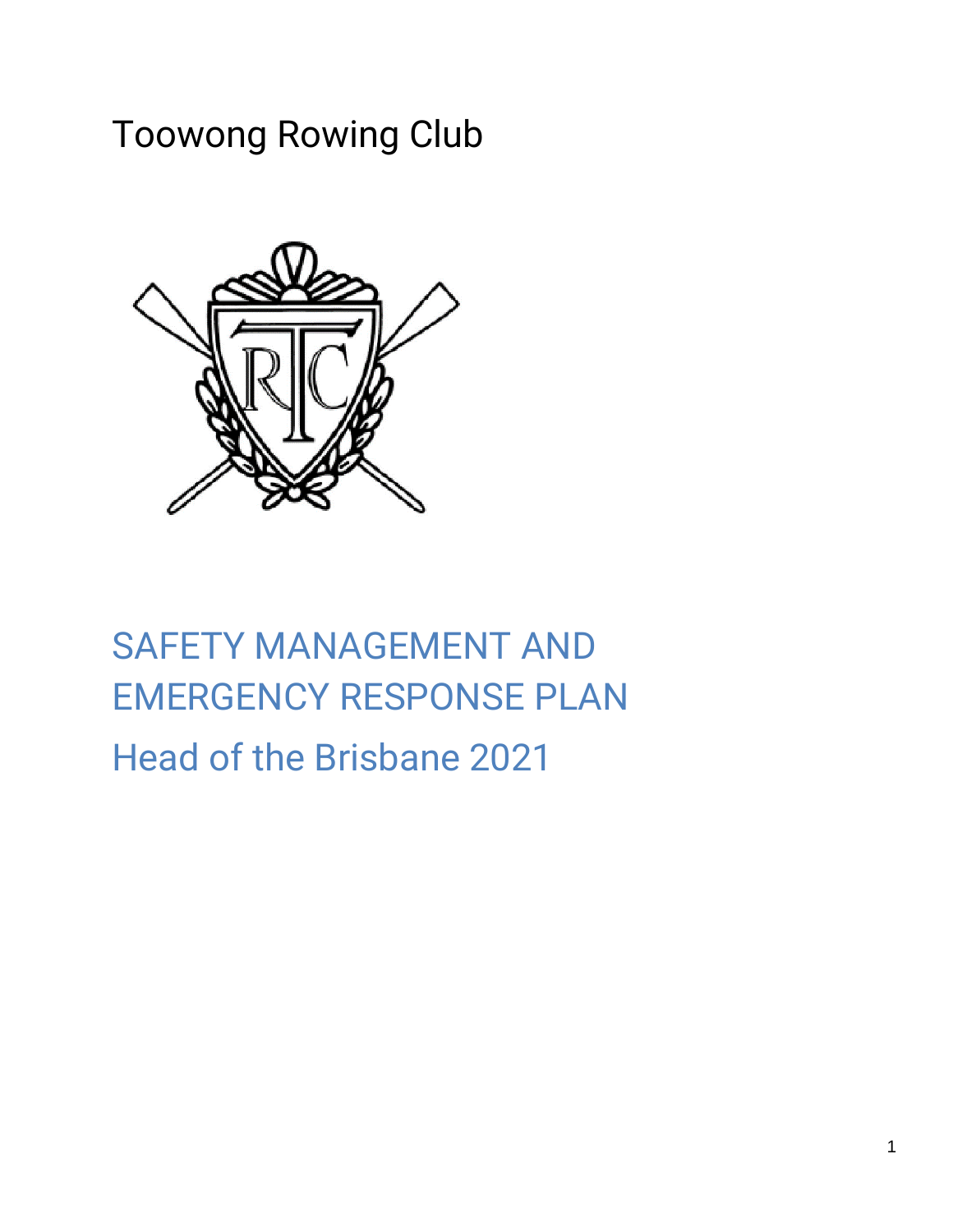#### **Table of Contents**

| 1.1. |                    |  |
|------|--------------------|--|
| 1.2. |                    |  |
| 1.3. |                    |  |
| 1.4. |                    |  |
| 1.5. |                    |  |
| 1.6. |                    |  |
| 1.7. |                    |  |
| 2.   |                    |  |
| 2.1. |                    |  |
| 2.2. |                    |  |
| 2.3. |                    |  |
| 2.4. | $In surfaces. 133$ |  |
| 3.   |                    |  |
| 3.1. |                    |  |
| 3.2. |                    |  |
| 3.3. |                    |  |
| 3.4. |                    |  |
| 3.5. |                    |  |
| 4.   |                    |  |
| 4.1. |                    |  |
| 4.2. |                    |  |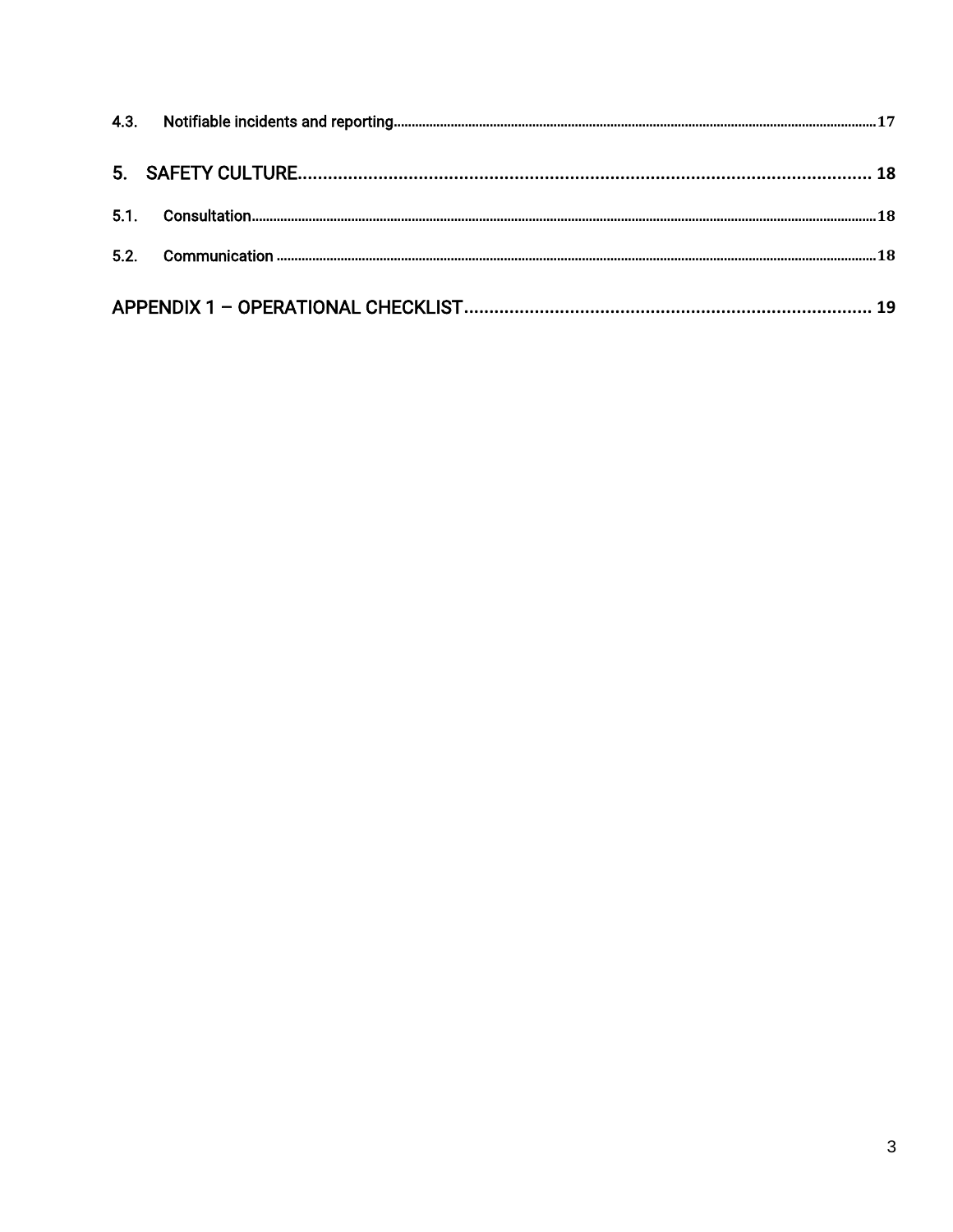# <span id="page-3-0"></span>1. Background and event information

### <span id="page-3-1"></span>1.1. Background

Rowing Queensland is the peak body for the administration of rowing activities in Queensland. It conducts, encourages, promotes, advances, controls and administers rowing activities throughout the state.

Toowong Rowing Club (TRC) is a non-profit sporting organisation that aims to be the premier rowing club in Queensland. TRC was established in 1889 and now engages over 250 competitive or social members.

The Head of the Brisbane is an event in Rowing Queensland's annual Calendar of Regattas that is hosted by TRC and managed in coordination with Rowing Queensland.

#### <span id="page-3-2"></span>1.2. Head of the Brisbane Regatta

The Head of the Brisbane event is held annually in October.

Competitors race an approximately 10-kilometre-long course which starts at the TRC club site in St Lucia, heads upstream until reaching the 4YB Radio Transmitter (West riverbank) and Paringa Place (East riverbank), where competitors turn and head downstream, finishing at the TRC club site. Races follow a time trial format with competing rowing craft set off at approximately 2 minutes intervals.

The course is buoyed at the Start/Finish line, at the turning point, and intermittently along the racecourse. A course map of the race course is provided in Section 1.5.

Personnel, for the purposes of this document collectively termed Race course Officials, from Rowing Queensland and recruited as volunteer Race Marshals by TRC, with duty responsibilities for event safety management and emergency response, are situated:

- downstream from the Start/Finish line in the boat marshalling area;
- in the centre third of the Brisbane River stream upstream from the University of Queensland City Cat pontoon;
- in the centre third of the Brisbane River stream near the red navigation buoy upstream from the Eleanor Schonell Bridge;
- in the centre third of the Brisbane River stream near the green navigation buoy downstream from the St Lucia Golf Links; and
- at the race course turning point.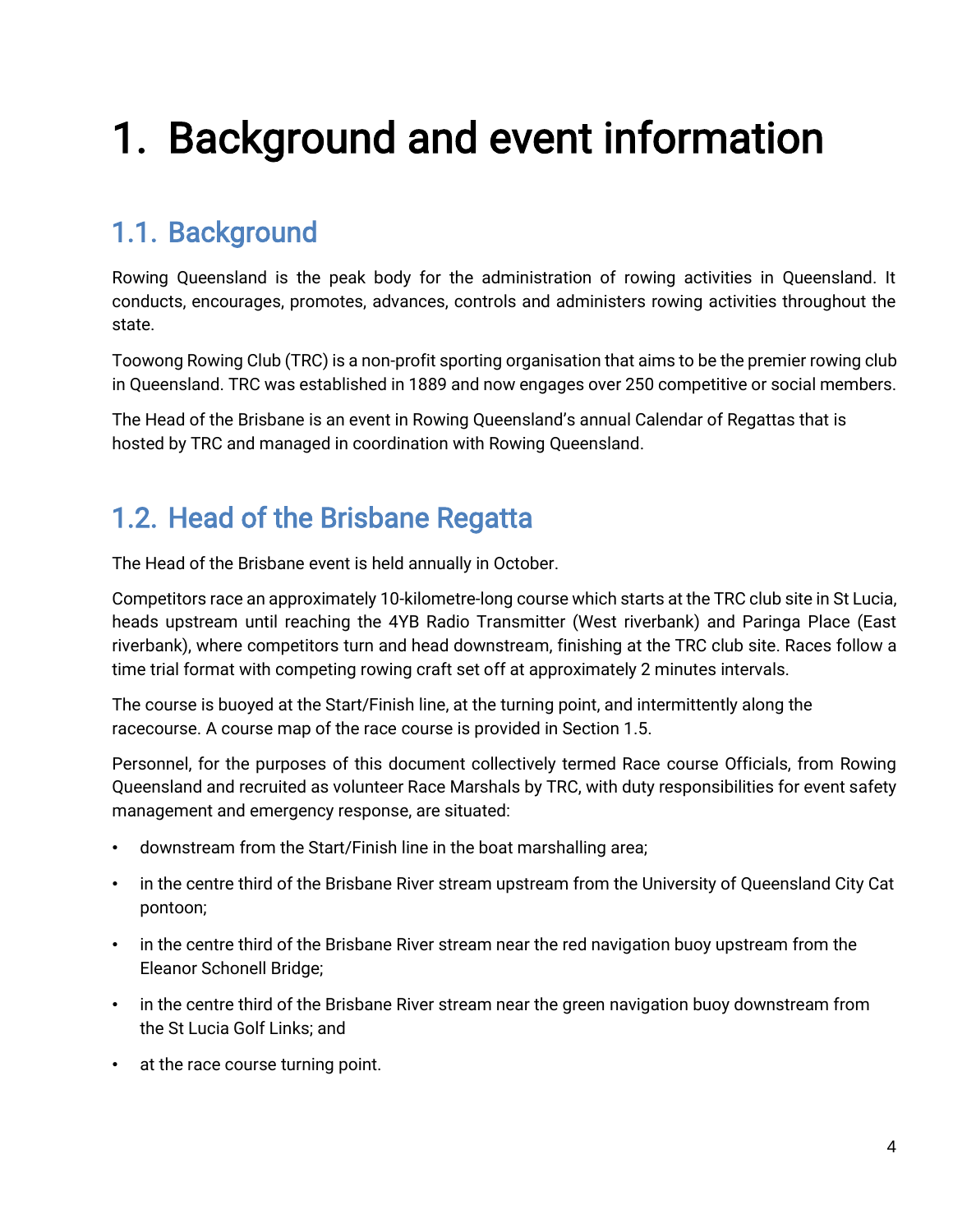#### <span id="page-4-0"></span>1.3. Main Race Marshalling Coordination



Figure 1 Brisbane River Course: Start/Finish

- Carefully refer to fig 1 above: Crews departing from the Toowong Rowing Club Pontoon with head upstream past the two BBC pontoons.
- Crews must give way to all boats that are starting and racing.
- When safe to do and with the assistance of the BRO, crews will cross the river directly to the opposite (south) side.
- Crews will then turn downstream along the bank to the warm-up/down area, crossing back to the marshalling area.
- Crews are requested to avoid crossing the finishing line when boats that are racing are doing so, to minimise the risk of confusion for the Race officials.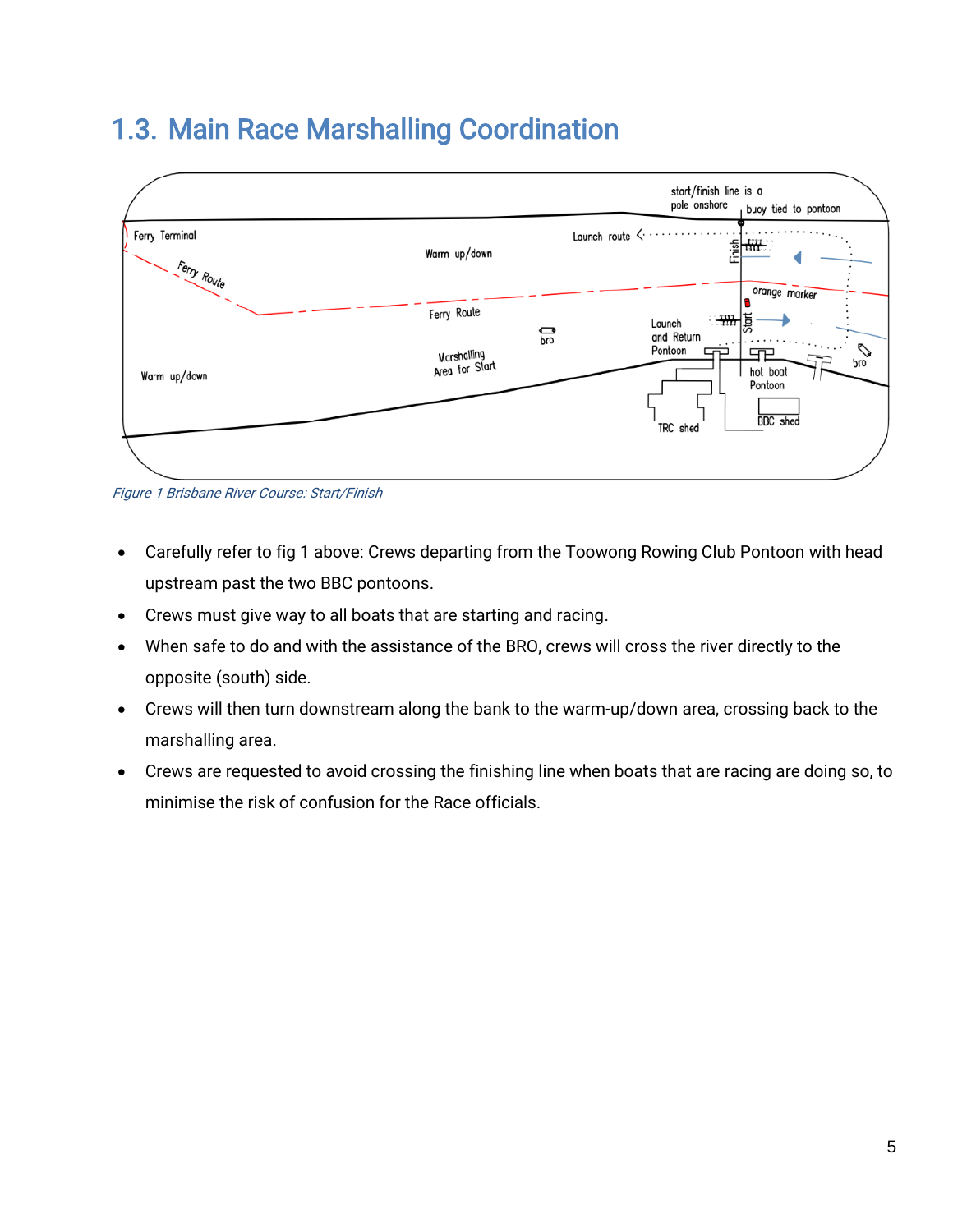### <span id="page-5-0"></span>1.4. Emergency Services Rowing Challenge

After the last Head of the Brisbane race, Emergency Services crews, comprised of members of the Ambulance, Fire, and Police, will race from a starting point between the Guyatt Park Ferry Terminal to the Toowong Rowing Club pontoon; they will race a distance of approximately 700 metres.

Points of note:

- Duration of race 5 minutes and 700 metres
- Timed between scheduled ferry services.
- Delayed if there is recreational traffic as we will have marshal boats at either end of the course.
- CityCats and Mirimar will be pre-advised.
- An advisory call will be broadcast on VHF Channel 13 prior to the race
- Channel 13 will be monitored for queries from vessels during the emergency services vessels
- Boat marshal vessels will display signal flags: "Romeo" over "Yankee".

Refer to [Figure 2](#page-5-1) an[d Figure 3](#page-7-0) for boat marshal positions and crew course to and from the start and finish lines. A detailed description of the Emergency Services Rowing Challenge follows.



Figure 2 Emergency Services Race Challenge course to start line

<span id="page-5-1"></span>Referring to **Figure 2: Emergency Services Race Challenge course to start line**, after the crews from the last race head out for their race, under the guidance of boat marshals and coxed by experienced, registered coxswains, the three emergency crews will boat from the TRC pontoon.

They will individually row past the BBC pontoons, and before reaching the University of Queensland Boat Club's pontoon, they will cross to the other side (West End side) of the river when directed by a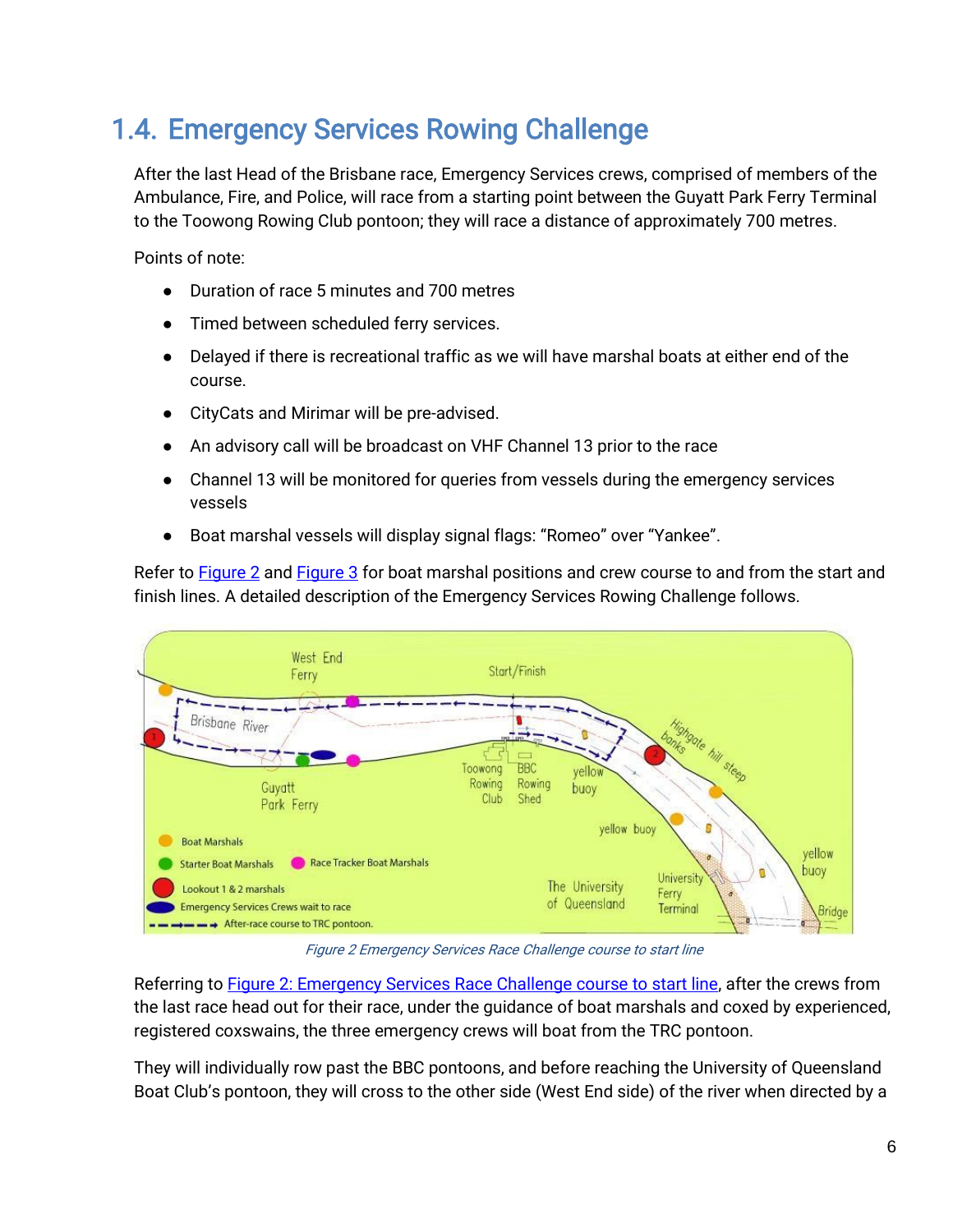boat marshal.

Maintaining single file, the crews will row past the West End Ferry Terminal for their warm-up under guidance of two boat marshals.

When clear of water vessels:

- 1. the crews will cross back to the TRC side of the river
- 2. row past the Guyatt Ferry Terminal
- 3. pull over towards the bank to wait for the start of the race.

Once all HOTB crews have crossed the finish line, the boat marshals, all equipped with VHF radios, will direct the Emergency Services crews onto the course. The course will take up no more than onethird of the river on the TRC side.

During this period, TRC expects:

- 1. The Mirimar vessel to make its way up river, heading towards Lone Pine Sanctuary.
- 2. Referring to the City Cat Timetable, a minimum of three City Cats to pass in both directions.
- 3. Lookout 1 and 2 boat marshals will use the VHF radios to notify the start line boat marshals and RQ personnel at the finish line when it is clear to start the race.
- 4. The start line boat marshals will direct the emergency services crews to the start line.
- 5. The crews will race, rowing to the finish line, which is the TRC pontoon.
- 6. Rowing QLD personnel will sound a hooter as the crews cross the line.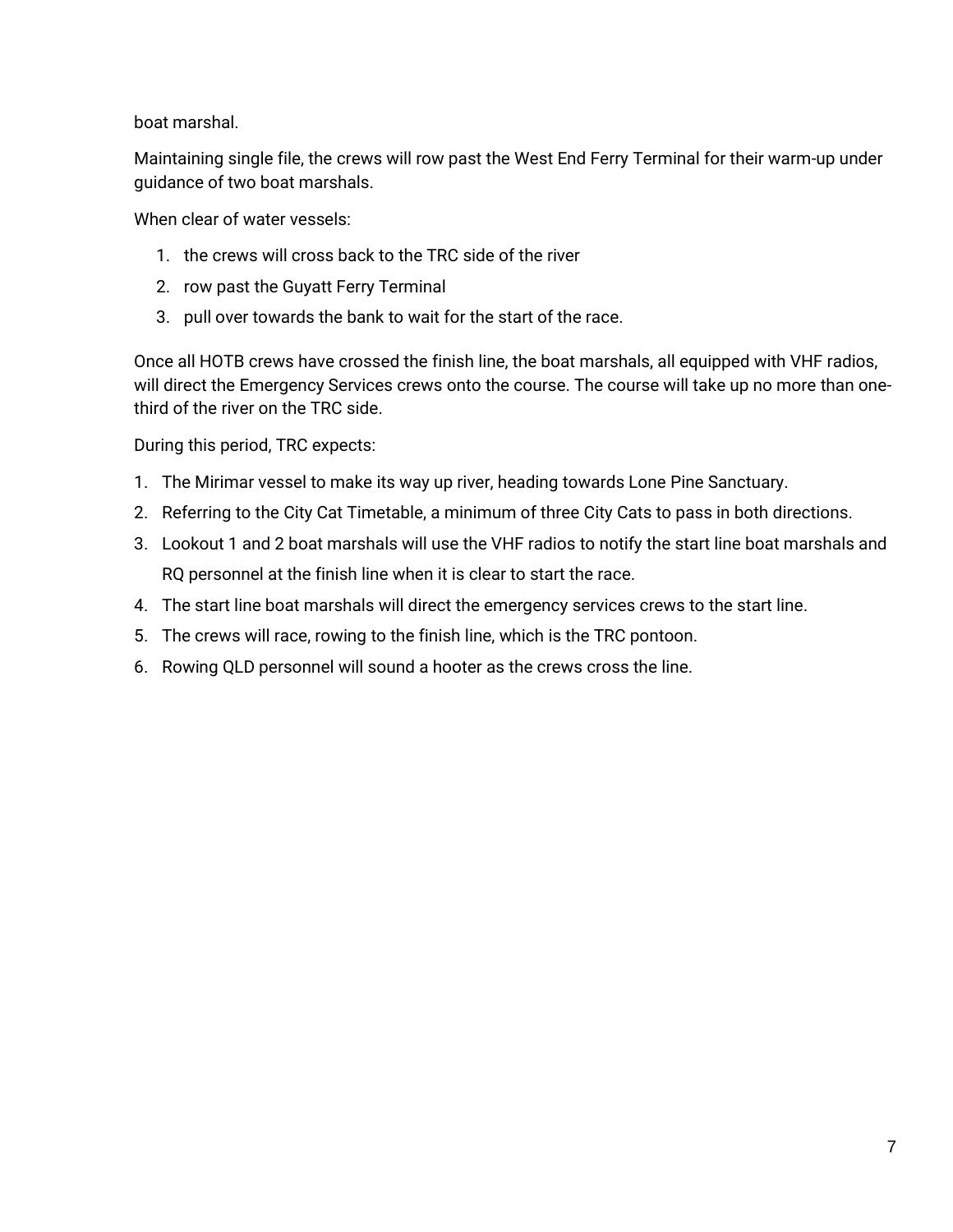Referring to **Figure 3: Emergency Services after race back to TRC pontoon:** 

- 1. The crews will paddle towards the University of Queensland Boat Club's pontoon as a warmdown.
- 2. When directed by the boat marshals, including the lookout 2 boat marshals, the crews will cross to the West End side of the river in single file.
- 3. The crews will then row past the TRC pontoon, and, when given the clear by boat marshals, the coxswains will take their crews back to the TRC pontoon to disembark and prepare for the medal presentation.



Figure 3 Emergency Services after race back to TRC pontoon

### <span id="page-7-0"></span>1.5. Purpose of the Safety Management and Emergency Response Plan

This safety management and emergency response plan (the Plan) has been developed to:

- outline TRC's approach to the management of safety at the Head of the Brisbane; and
- support all activities that contribute to the safety of the Head of the Brisbane event.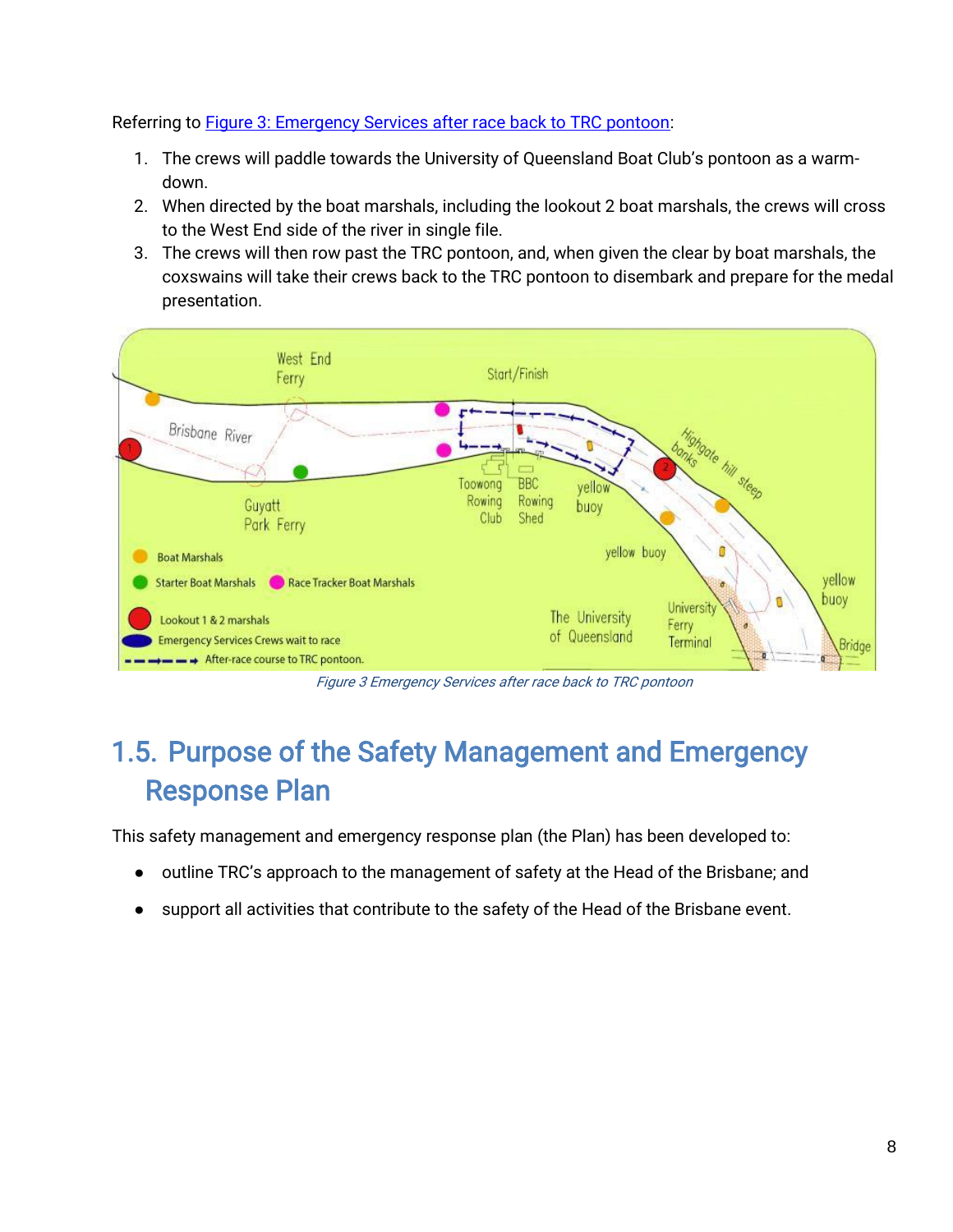### <span id="page-8-0"></span>1.6. Use and review of the Plan

TRC will make this Plan available to:

- Maritime Safety Queensland;
- Rowing Queensland and its officials;
- TRC volunteer marshals and first aiders;
- rowing clubs and school rowing programs; and
- participating coxswains and competitors.

TRC will review safety management and emergency response plans regularly throughout the preparation phase of the Head of the Brisbane and in a post-event debrief. Any required revisions of safety management and emergency response plans will be made in advance of initiating the preparation phase of the next Head of the Brisbane event.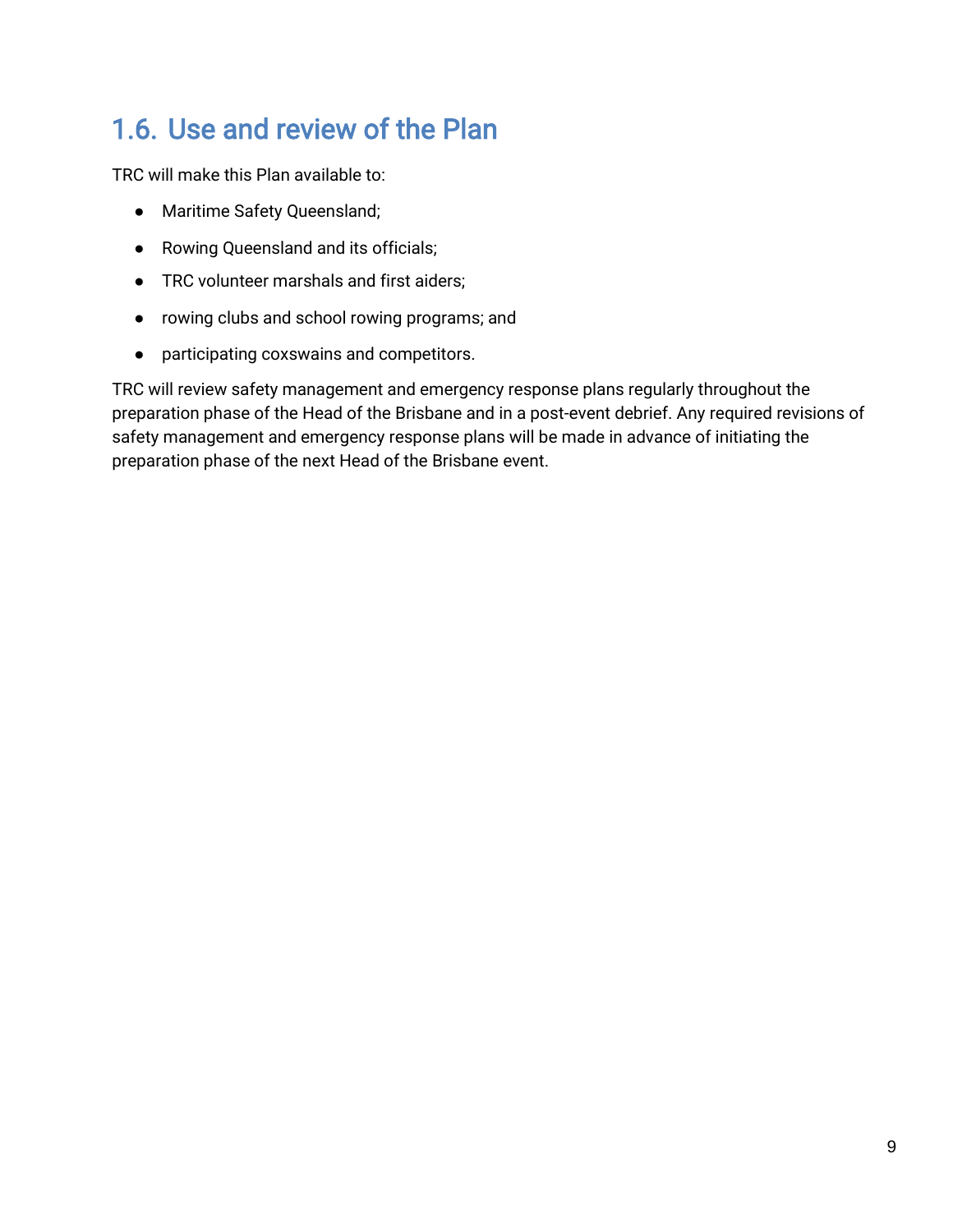#### <span id="page-9-0"></span>1.7. Course map

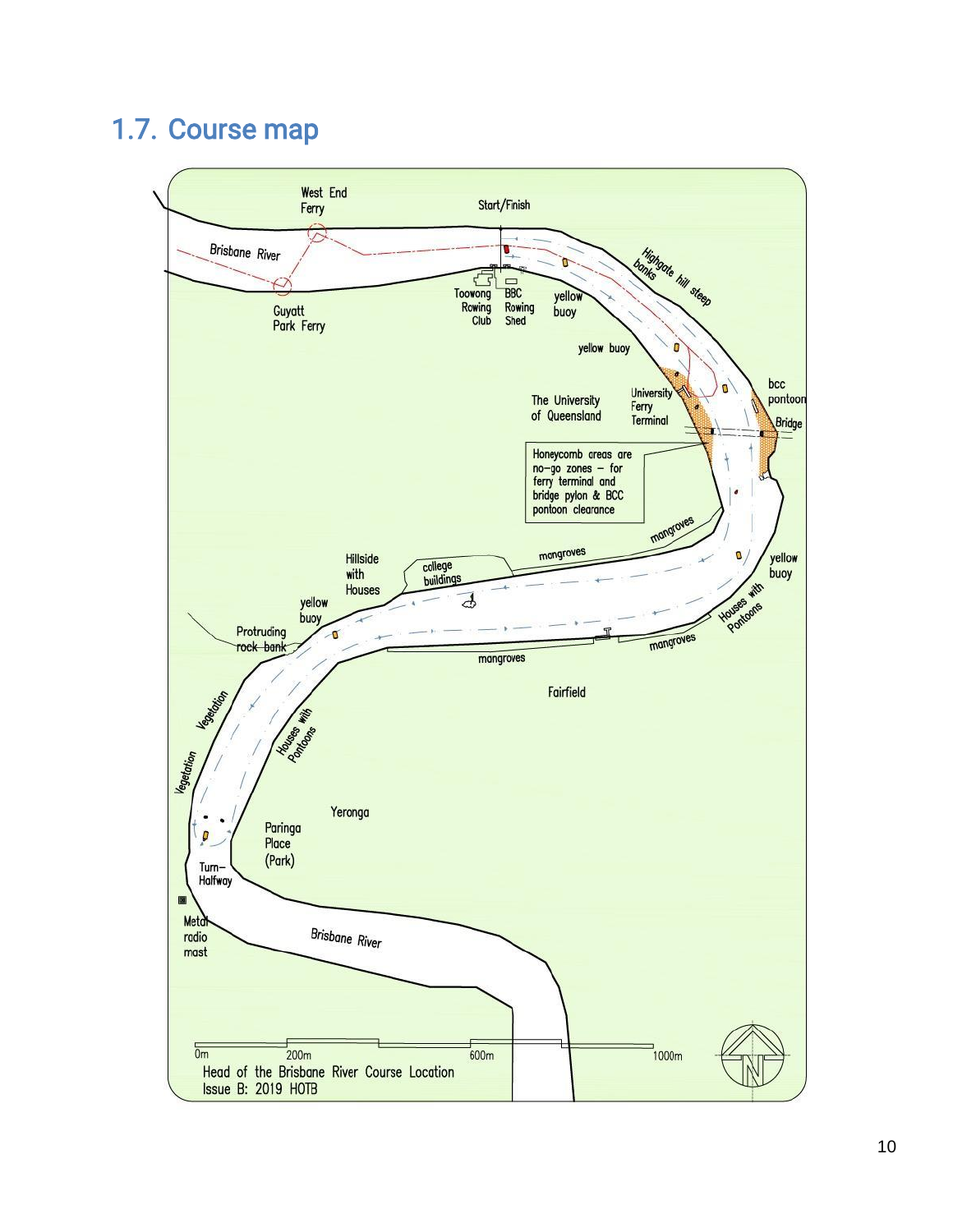# <span id="page-10-0"></span>2. Safety roles and responsibilities

### <span id="page-10-1"></span>2.1. General principles

Everybody has a part to play in event safety including participating competitors and coxswains. The safe operation of rowing craft on Queensland's waterways is a priority for Rowing Queensland and all rowers, coxswains and coaches are expected to operate in a safe and healthy manner and behave in accordance with the Transport and Main Roads, Brisbane River Code of Conduct, 2015.

Official roles with duty responsibilities for event safety are the:

- Regatta Referee;
- Race Umpires;
- TRC Race Marshals;
- the TRC Representative; and
- participating club or school representatives.

During the regatta, the people with duty responsibilities will provide all available assistance, where it is safe to do so, in the event of:

- boating mishap;
- collision;
- sinking;
- grounding;
- other accident(s); or
- injured or sick competitors resulting from rowing mishaps on-water.

The assistance will be limited to the time prior to the arrival of a rescue boat on the scene or to the transport of injured competitors to locations where professional emergency response can operate.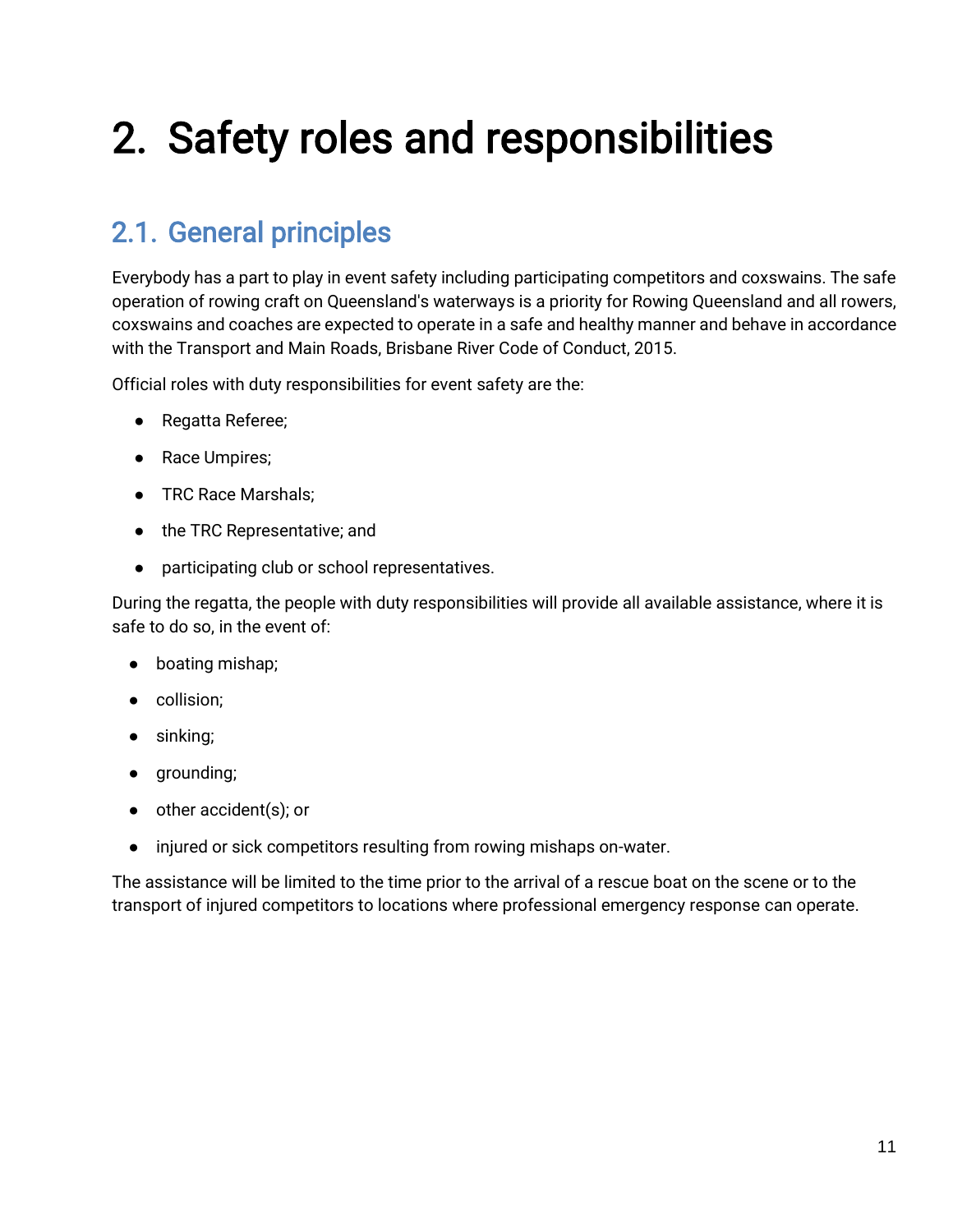### <span id="page-11-0"></span>2.2. Duties of the Regatta Referee

The Regatta Referee is the official point of contact for all on-water conduct and carries full authority and responsibility for all of the on-water activities of the regatta whilst on duty.

Responsibilities of the Regatta Referee include coordinating an emergency or incident response during the event and reporting, through the TRC representative, to Toowong Rowing Club and to Rowing Queensland.

#### The duties of the Regatta Referee are to:

- Coordinate the actions deemed necessary to follow and complete respectively the Emergency or Incident Procedures.
- Make determinations about the situation and the response required considering the duty personnel and resources available.
- Delegate race management duties to an alternative RQ Official in order to coordinate the Emergency or Incident Procedures.
- Allocate emergency or incident response duties and if required, delegate a person responsible for contacting the Queensland Ambulance Service or other emergency response agencies; TRC first aiders; or aides to direct emergency vehicles.
- Notify the TRC representative and to delegate to the TRC Representative the task of any required liaison with the relevant participating member of the club(s) or school(s) involved.
- Coordinate all requirements of the Emergency or Incident Procedures until the emergency is over or the situation addressed.
- Provide an official report of all relevant details of the emergency or incident post regatta.

#### <span id="page-11-1"></span>2.3. Duties of Race Umpires or TRC Race Marshals

The first responsibility of the Racecourse Officials (Race Umpires and TRC Race Marshals), those crewing the on-water safety vessels, in the case of an emergency or incident, is to the wellbeing of themselves, their boat driver, and the competitors involved in the emergency or incident.

#### The duties of Race Umpires and TRC Race Marshals are to:

- Over the radio, put out the respective Emergency or Incident call. It is noted that the course exceeds the range of a hand-held radio and radio relaying may be necessary.
- Follow this call with advice of the location, crew(s) involved, and nature of the emergency or incident.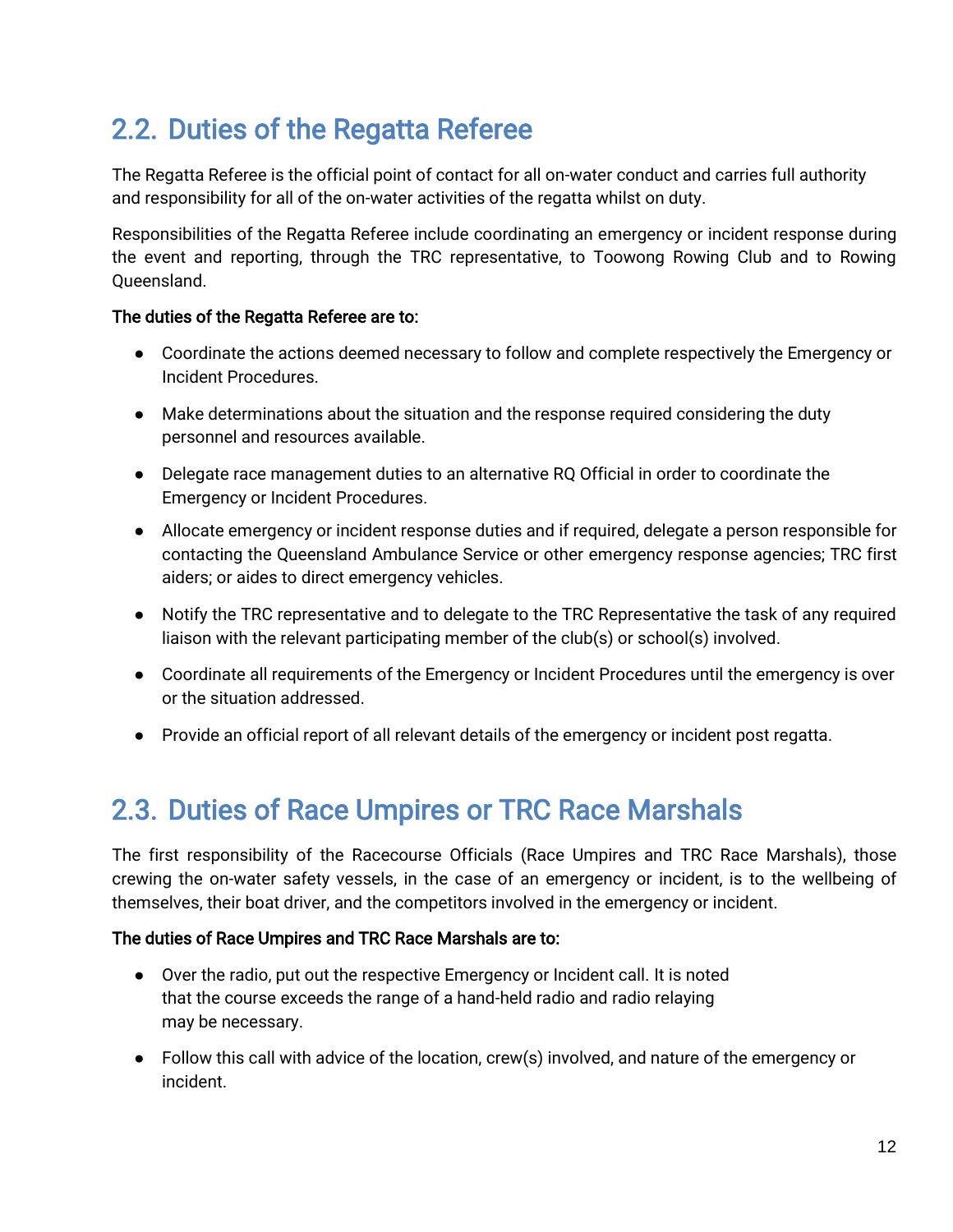- Remain in radio contact with the Regatta Referee if they initiate the emergency or incident procedure and maintain radio silence if not crew in the responsible safety vessel.
- Complete tasks as delegated by the Regatta Referee.
- Attend independently of other safety vessels to on-water incidents where they have initiated the procedure or, in the event of a life-threatening event, abandon the race and attend the emergency with all safety vessels if directed to do so by the Regatta Referee.
- Clear the racecourse once the response is complete.
- Support all incident and emergency reporting activities as directed by the Regatta Referee.

#### <span id="page-12-0"></span>2.4. Insurances

| Insurance type          | Company         | Policy number   | <b>Expiry date</b> |
|-------------------------|-----------------|-----------------|--------------------|
| <b>Public Liability</b> | Update annually | Update annually | Update annually    |

## <span id="page-12-1"></span>3. Preparedness

### <span id="page-12-2"></span>3.1. Identifying hazards and managing risks

In coordination with Racecourse Officials, TRC will identify on-water hazards and assess risks before the race starts and delay or postpone the race if required to address hazards and risks. This is done during the process of laying the course at dawn on the day of the event.

The Rowing Queensland Risk Management Resource is used to assist in identifying hazards and mitigating risk. The template is available online at;

<https://www.revolutionise.com.au/rowingqld/club-resources/risk-management/>

As the Head of the Brisbane is an approved aquatic event, consultation with Brisbane River users is undertaken by Maritime Safety Queensland, but as a courtesy, TRC will liaise with other river users, such as the Brisbane City Council and Mirimar Cruises in the lead up to the event.

In years past, private river users particularly those using Jet Skis (Personal Watercraft) have been noted to be in breach of water safety rules in and around the Head of the Brisbane course.

Personal Watercraft (PWC) are required to keep a distance of 30 metres from other moving boats,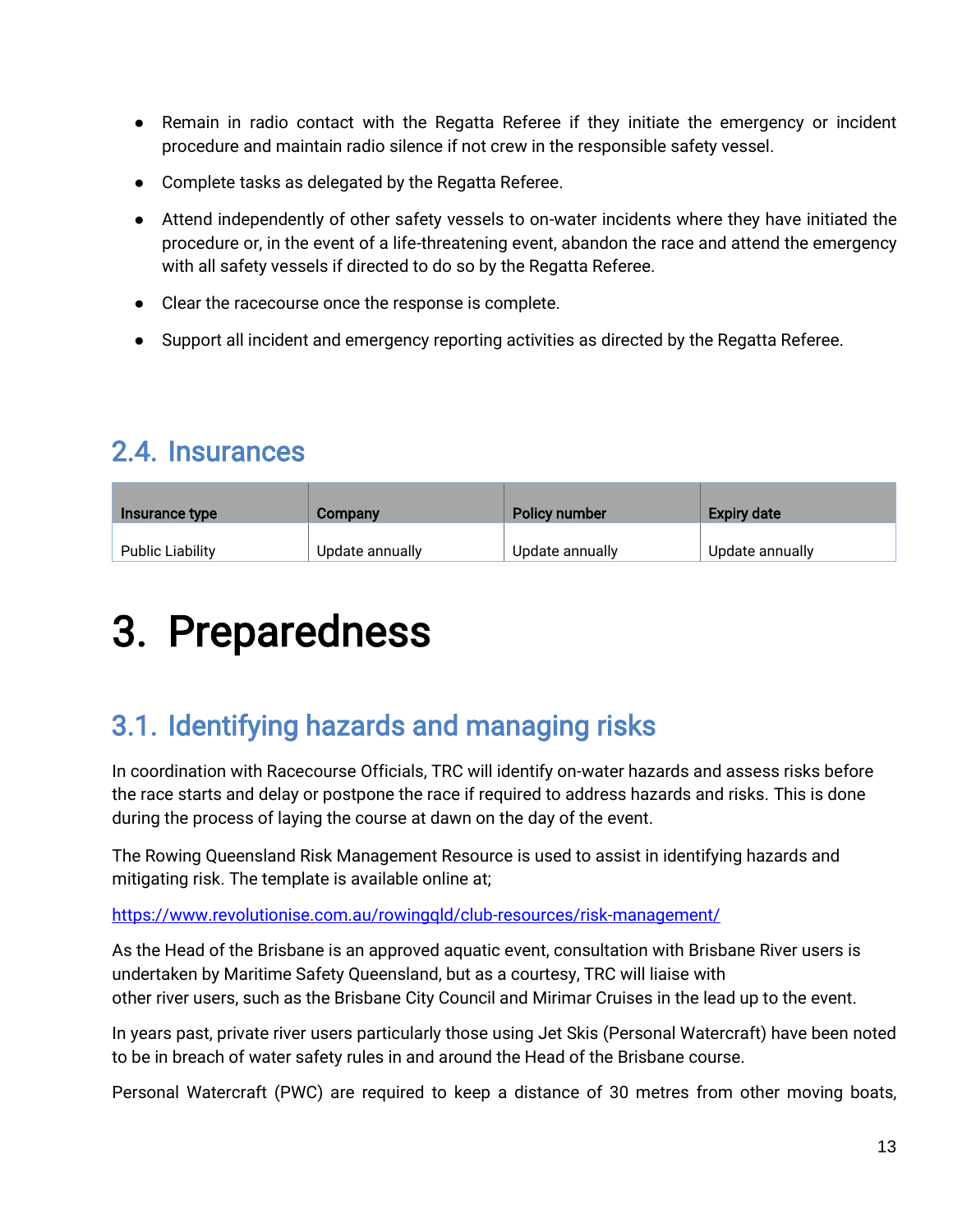including other PWCs unless doing so would endanger people. PWC must stay 60 metres away from the shore; people in the water; anchored or moored boats; structures, boat ramps, jetties, or pontoons; or, reduce speed to 6 knots if within 60 meters of these things. (A brisk walking pace is approximately equivalent to 6 knots).

Race Officials are guided to collect photographic evidence (still or video) of rule-breaking and should attempt to record the registration of PWC(s) involved. Race Officials should report on- water incidents relating to breaches of the water safety rules for PWC to 'Policelink' – '13Hoon' (134666). Life threatening breaches of water safety rules by PWC or any other boats should be handled in accordance with the Emergency Procedure described in Section 4.

#### <span id="page-13-0"></span>3.2. Procedures:

- 1. Weather forecasting is monitored daily commencing a week prior to the event.
- 2. The river course is inspected during the laying of marks for floating objects, fallen trees & moored vessels, occurring approximately 90 minutes prior to the race start.
- 3. If possible logs and small objects are towed to banks.
- 4. Support vessels communicate by vhf & mobile phone. Radio checks are made on distribution of radios, again as support vessels make their way to their river stations. Relay may be required at some locations; mobile phones have proven to be more effective for contacting race administration.
- 5. The course is continued to be monitored by the radio and mobile telephone equipped support boats throughout the race.
- 6. Vessels entering the course are contacted on VHF 13 and 16 or approached directly by support boats to advise of a safe traffic path (the river's middle 1/3) and with wash observance requests.

#### <span id="page-13-1"></span>3.3. Emergency preparedness

To ensure TRC is prepared for an emergency:

- safety equipment on TRC runabouts is checked regularly and specifically the week before the race;
- first aid kits are checked a week before the race;
- TRC First Aid Volunteers are identified and confirmed a week before the event;
- the on-site defibrillator is tested a week before the event;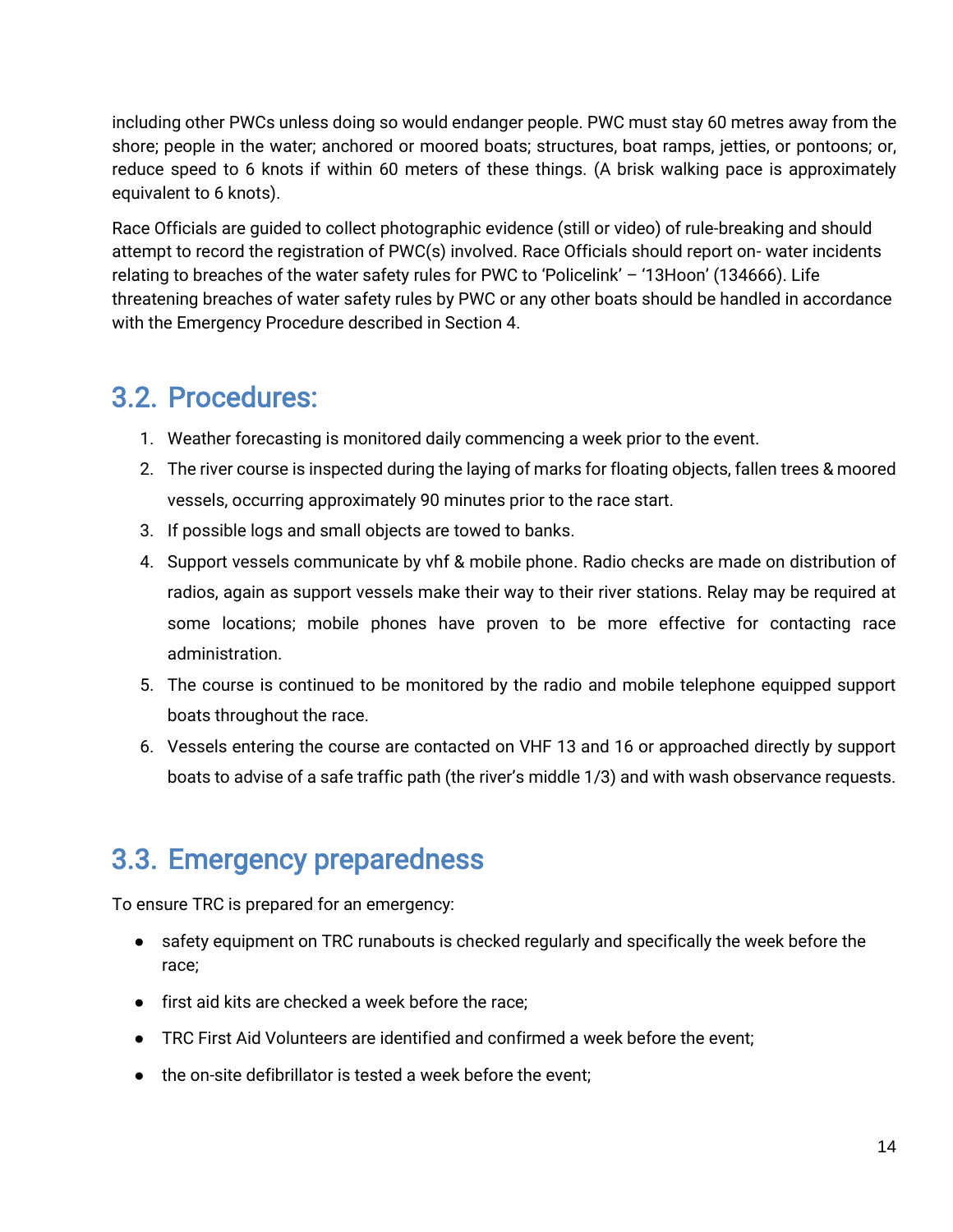- the Plan is revised and updated as necessary;
- the Plan is shared with event competitors and coxswains, clubs and schools and event officials before and on the day of the race.

### <span id="page-14-0"></span>3.4. Safety Briefing of Race Officials

Prior to the commencement of racing the TRC Representative should establish with the Regatta Referee that the course is clear of hazards.

The Regatta Referee must establish that all two-way radios are functional and that all Racecourse Officials know how to operate them.

The TRC Representative (or delegate) and the Regatta Referee must provide a safety briefing to duty personnel. The safety briefing must outline the:

- Emergency Procedure;
- Incident Procedure
- locations where injured people can be transferred to emergency response;
- identities of TRC First Aid volunteers;
- event rules;
- relevant facilities; and
- <span id="page-14-1"></span>• racecourse and its fixed hazards.

### 3.5. Safety Briefing Competitors, Coxswains, Clubs and **Schools**

The TRC Representative (or delegate) must provide a race and safety briefing to competitors, coxswains, clubs, and schools outlining the event rules, the racecourse and its fixed hazards and any other relevant safety information.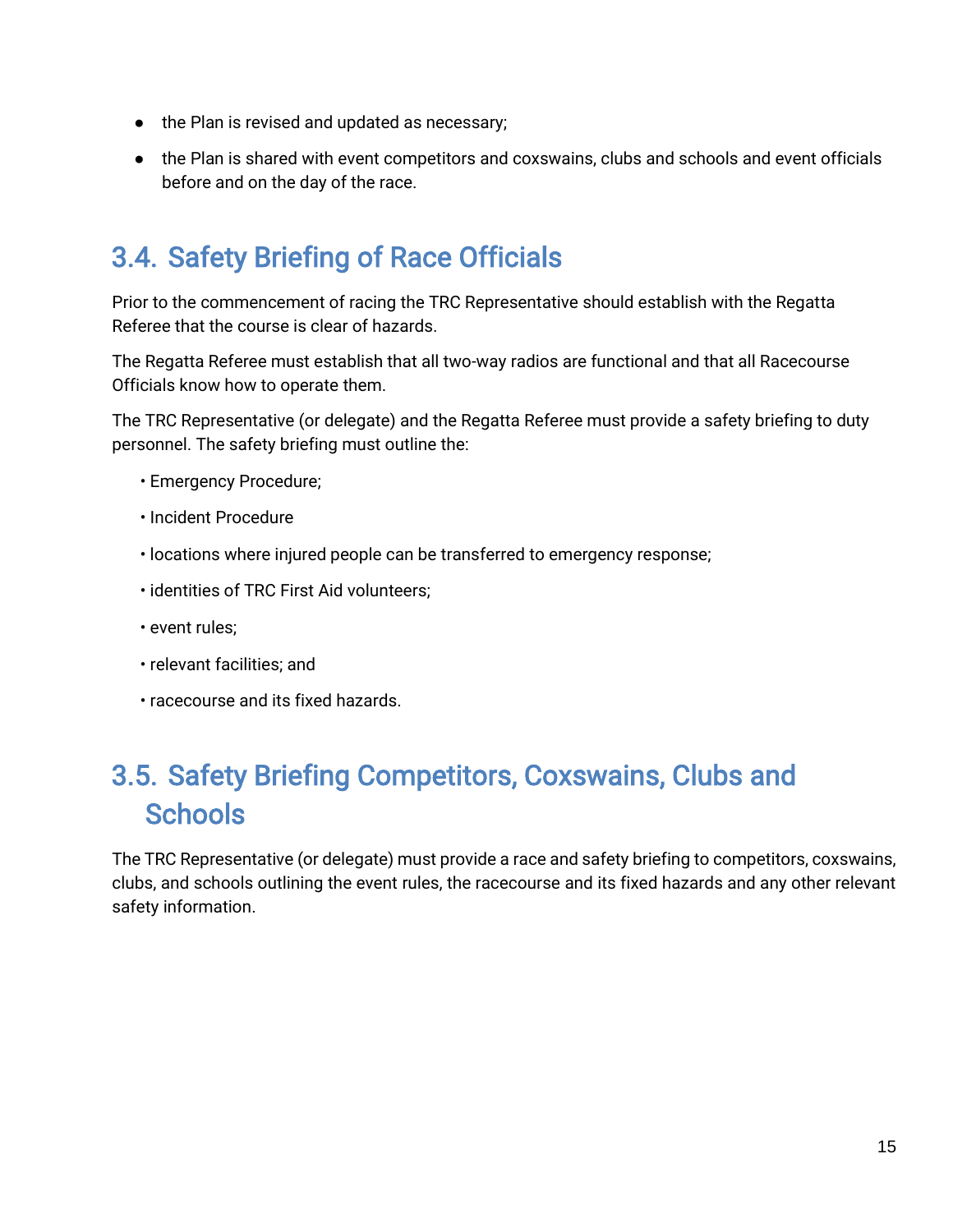## <span id="page-15-0"></span>4. Emergency and incident response

### <span id="page-15-1"></span>4.1. Emergency procedure

In the event of a life-threatening emergency or where another on-water incident escalates to a lifethreatening emergency carry out the following steps as quickly as possible:

| 1. | Make the radio call 'Rescue, rescue, rescue'                                                                                                                                        |  |  |  |  |
|----|-------------------------------------------------------------------------------------------------------------------------------------------------------------------------------------|--|--|--|--|
| 2. | Inform the Regatta Referee of the location, crew(s) involved, and nature of the<br>emergency.                                                                                       |  |  |  |  |
| 3. | Attend to the emergency as directed by the Regatta Referee.                                                                                                                         |  |  |  |  |
| 4. | Determine the closest transfer point on-shore for the ambulance:                                                                                                                    |  |  |  |  |
| 5. | Ambulance transfer location - North side of the Brisbane River (Start/Finish)                                                                                                       |  |  |  |  |
|    | <b>Toowong Rowing Club</b>                                                                                                                                                          |  |  |  |  |
|    | 37 Keith Street St Lucia Q 4067                                                                                                                                                     |  |  |  |  |
|    | Kings College pontoon 72 Upland Road, St. Lucia QLD 4067 - driveway is opposite no<br>17. Esplanade St Lucia (has been organised with Kings)                                        |  |  |  |  |
| 6. | Ambulance transfer location - South side of the Brisbane River (Mid-course)                                                                                                         |  |  |  |  |
|    | <b>Sommerville House Water Sports Facility</b>                                                                                                                                      |  |  |  |  |
|    | Brisbane Corso Yeronga Q 4104                                                                                                                                                       |  |  |  |  |
|    | Paringa Place Park (Beach) nearest no. 7 Cassia Lane Yeronga                                                                                                                        |  |  |  |  |
| 7. | Notify the Regatta Referee of the injured person's or persons' details including<br>approximate age, gender, injury, the incident and the nearest Ambulance transfer<br>location.   |  |  |  |  |
| 8. | Transport the injured person(s) to an alternative safety vessel that will complete<br>transport or transport the injured person(s) to the confirmed Ambulance transfer<br>location. |  |  |  |  |
|    |                                                                                                                                                                                     |  |  |  |  |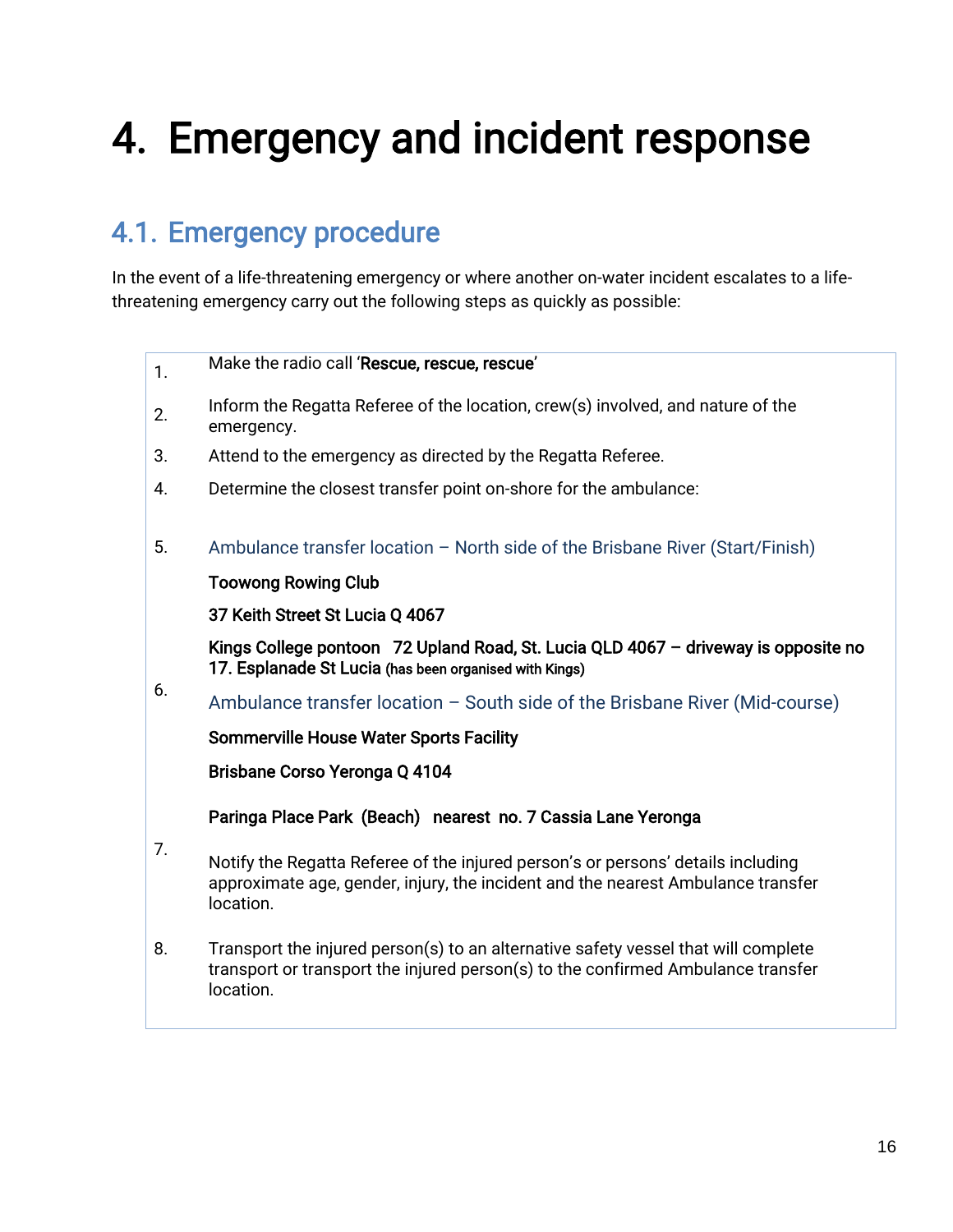#### <span id="page-16-0"></span>4.2. Incident procedure

If an on-water incident other than a life-threatening emergency occurs carry out the following steps as quickly as possible:

- 1. Make the radio call 'On-water incident standby all stations'
- 2. Inform the Regatta Referee of the location, crew(s) involved, and nature of the incident.
- 3. Attend to the incident as directed by the Regatta Referee.

### <span id="page-16-1"></span>4.3. Notifiable incidents and reporting

As required by the provisions of the Transport Operations (Marine Safety) Act 1994 marine incidents of the following nature will be reported by TRC to Maritime Safety Queensland using the Maritime Incident Report Form.

#### MSQ notifiable incidents

- Loss of a person from a ship
- Death of, or grievous bodily harm to, a person caused by a ship's operations
- Loss or presumed loss or abandonment of a ship
- Collision with a ship
- Stranding of a ship
- Significant damage, or danger of significant damage, to a ship
- Significant damage caused by a ship's operations
- Danger of significant damage to a structure caused by a ship's operations
- Danger to a person caused by a ship's operations

TRC will report any other incident using Rowing Queensland's incident reporting information system.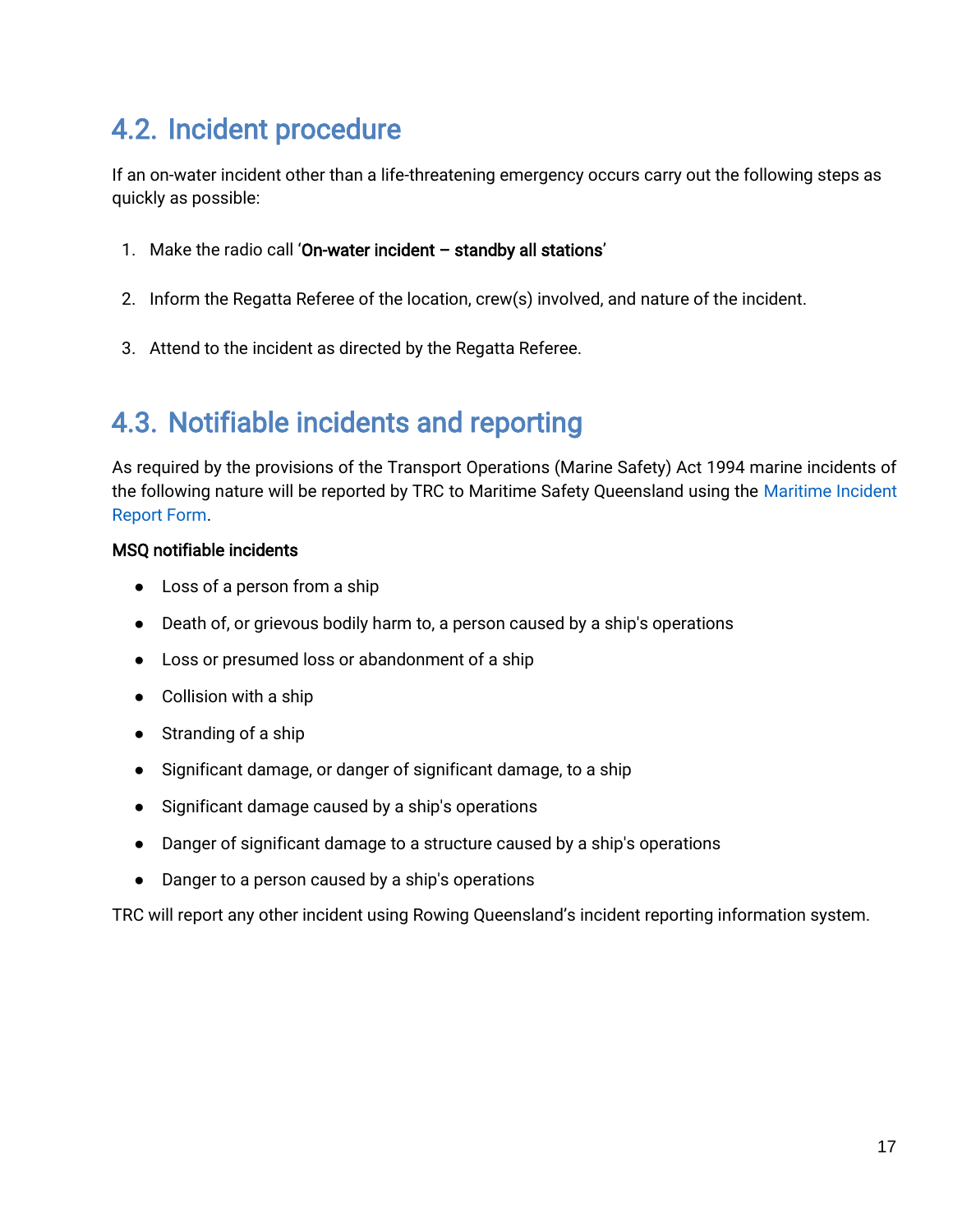## <span id="page-17-0"></span>5. Safety Culture

### <span id="page-17-1"></span>5.1. Consultation

TRC will consult with Rowing Queensland concerning safety issues associated with Head of the Brisbane events during:

- the planning of activities for the event; or
- investigations into any incident to establish details of the incident or to formulate corrective action to prevent the incident recurring.

#### <span id="page-17-2"></span>5.2. Communication

TRC will communicate relevant safety information to everyone involved in Head of the Brisbane events by:

- including event safety as an agenda item in event planning meetings
- Briefing Marshalls and support boat crews prior to the event
- delivering event day briefings (Section 3), and
- contributing to incident reporting.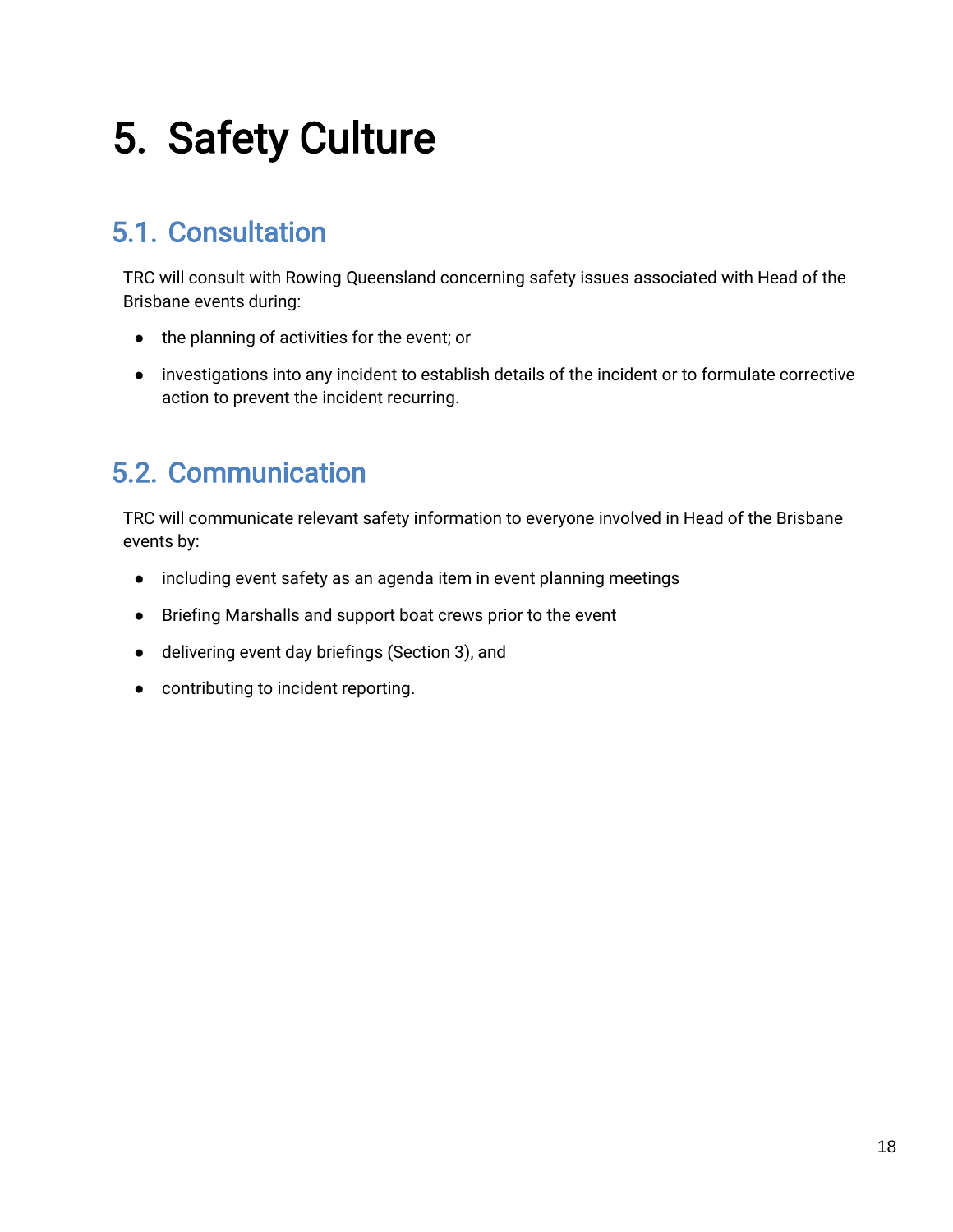## <span id="page-18-0"></span>Appendix 1 – Operational Checklist

#### 1. Emergency preparedness checklist

To ensure TRC is prepared for an emergency the following items must be checked and certified by an appropriately skilled person from the organising committee. If any item requires rectification or action this is completed no later than 2 days prior to the event:

• Safety equipment on TRC runabouts is checked regularly and specifically no later than 5 days before the race:

Name\_\_\_\_\_\_\_\_\_\_\_\_\_\_\_\_\_\_\_\_ Date\_\_\_\_\_\_\_\_\_\_\_\_\_\_\_\_\_\_

• Support boat fuel tanks are filled a day before the race.

Name\_\_\_\_\_\_\_\_\_\_\_\_\_\_\_\_\_\_\_\_ Date\_\_\_\_\_\_\_\_\_\_\_\_\_\_\_\_\_\_

• First aid kits are checked a week before the race.

Name\_\_\_\_\_\_\_\_\_\_\_\_\_\_\_\_\_\_\_\_ Date\_\_\_\_\_\_\_\_\_\_\_\_\_\_\_\_\_\_

• Course equipment: anchors, chain, buoys, weights are laid out and checked 2 days before the race.

Name\_\_\_\_\_\_\_\_\_\_\_\_\_\_\_\_\_\_\_\_ Date\_\_\_\_\_\_\_\_\_\_\_\_\_\_\_\_\_\_

• TRC First Aid Volunteers are identified and confirmed a week before the event.

Name\_\_\_\_\_\_\_\_\_\_\_\_\_\_\_\_\_\_\_\_ Date\_\_\_\_\_\_\_\_\_\_\_\_\_\_\_\_\_\_

• The on-site defibrillator is tested a week before the event.

Name\_\_\_\_\_\_\_\_\_\_\_\_\_\_\_\_\_\_\_\_ Date\_\_\_\_\_\_\_\_\_\_\_\_\_\_\_\_\_\_

• The Plan is revised and updated as necessary.

Name **Name** Date

• The Plan is shared with event competitors and coxswains, clubs and schools and event officials before and at the competitors briefing day of the race.

Name\_\_\_\_\_\_\_\_\_\_\_\_\_\_\_\_\_\_\_\_ Date\_\_\_\_\_\_\_\_\_\_\_\_\_\_\_\_\_\_